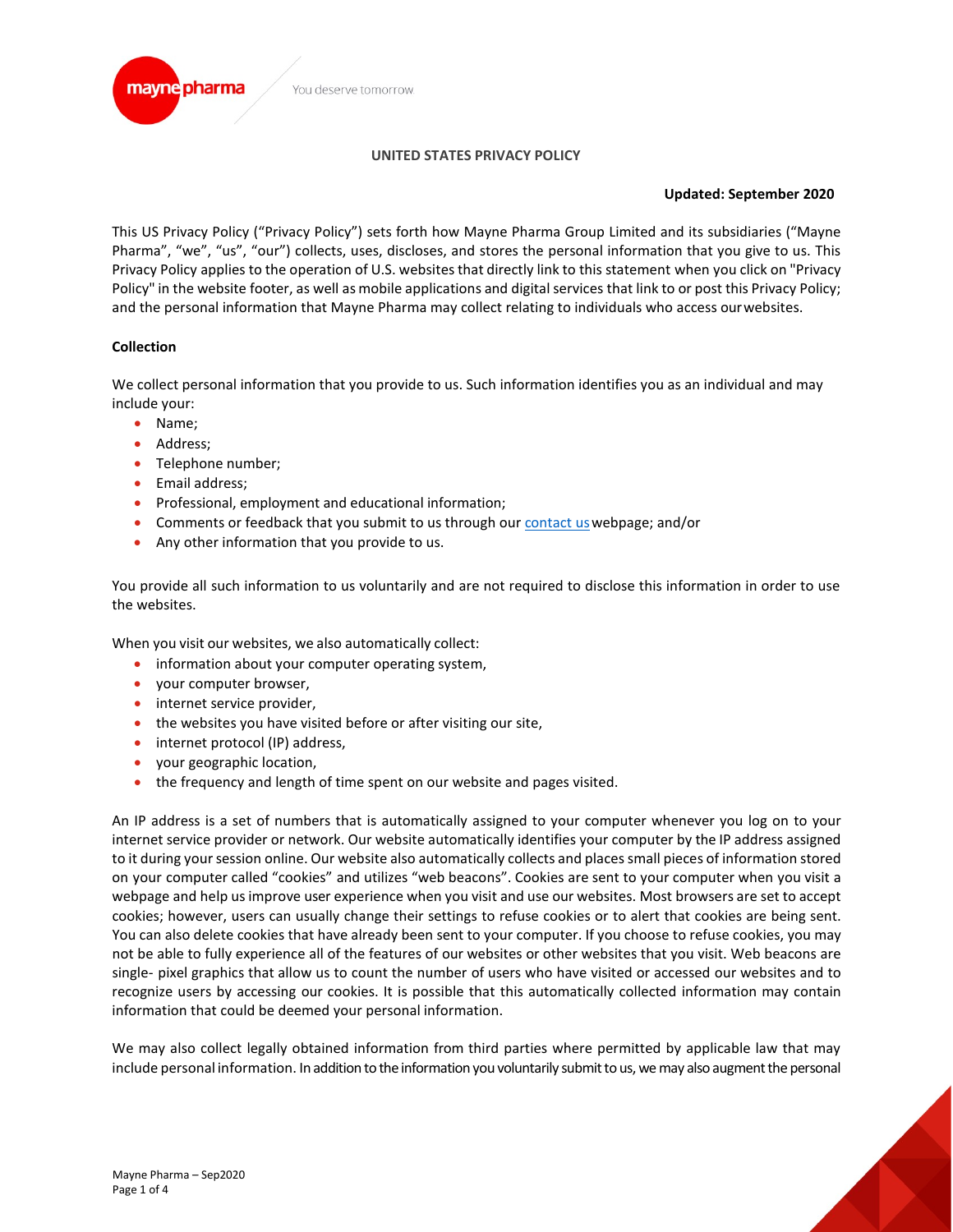#### You deserve tomorrow.

information your provided or that we automatically collect with information from public databases, and third party providers of services to us, for example marketing automation providers, data analytics providers, internet service providers, and/or operating systems and platforms. Such information will only be collected and used by Mayne Pharma in accordance with the way in which, and for the purposes for which it was originally collected and as permitted by applicable law.

If you submit any personal information relating to other people to us, you represent that you have the authority to do so and to permit us to use the information in accordance with this Privacy Policy.

**Special note about minors**: Our websites and online resources are not directed at minors under the age of 18 years old. Minors should not access our websites without parental supervision or in conjunction with parents or guardians. Mayne Pharma does not knowingly accept information about minors and shall destroy any information about minors upon learning of such being provided in accordance with applicable law.

### **Use of Information**

mayne pharma

We may use information collected to:

- respond to your requests;
- provide you with information;
- notify you of our products and services;
- improve the content on our websites;
- improve our service;
- for quality and administrative purposes;
- if you have a business or other relationship with Mayne Pharma, to generally develop our business relationship with you;
- to consider your application for employment with us; or
- to operate our business

We may evaluate the information automatically collected from your IP address, cookies, and web beacons to:

- understand how visitors use our websites,
- to facilitate administration and navigation, and
- to compile statistics about usage and response rates of our websites, so that we can improve them and the services offered.

This information includes the total number of visits to our websites and the number of visitors to each page of our websites. We may also share this usage information with third parties.

### **Disclosure**

We may share information collected with our affiliates, or third parties who act for on our behalf in the normal course of business or assist us in the purpose for which your information was collected. For example, we may share your personal information with marketing automation providers, data analytics providers, and web hosting, development, and fulfilment providers. Unless otherwise stated on the website or in this Privacy Policy, we will not sell or rent your information, unless the business of the website or a part of it and the data connected with it is sold, assigned or transferred Some of our third party providers may have access to or collect your information to enable them to provide services to us. Third parties will use personal information on our behalf or subject to contracts that appropriately protect the personal information disclosed.

Mayne Pharma may disclose information about you for reporting to government authorities, to parties in relevant legal proceedings as authorized by the court or tribunal and otherwise to the extent required or explicitly authorized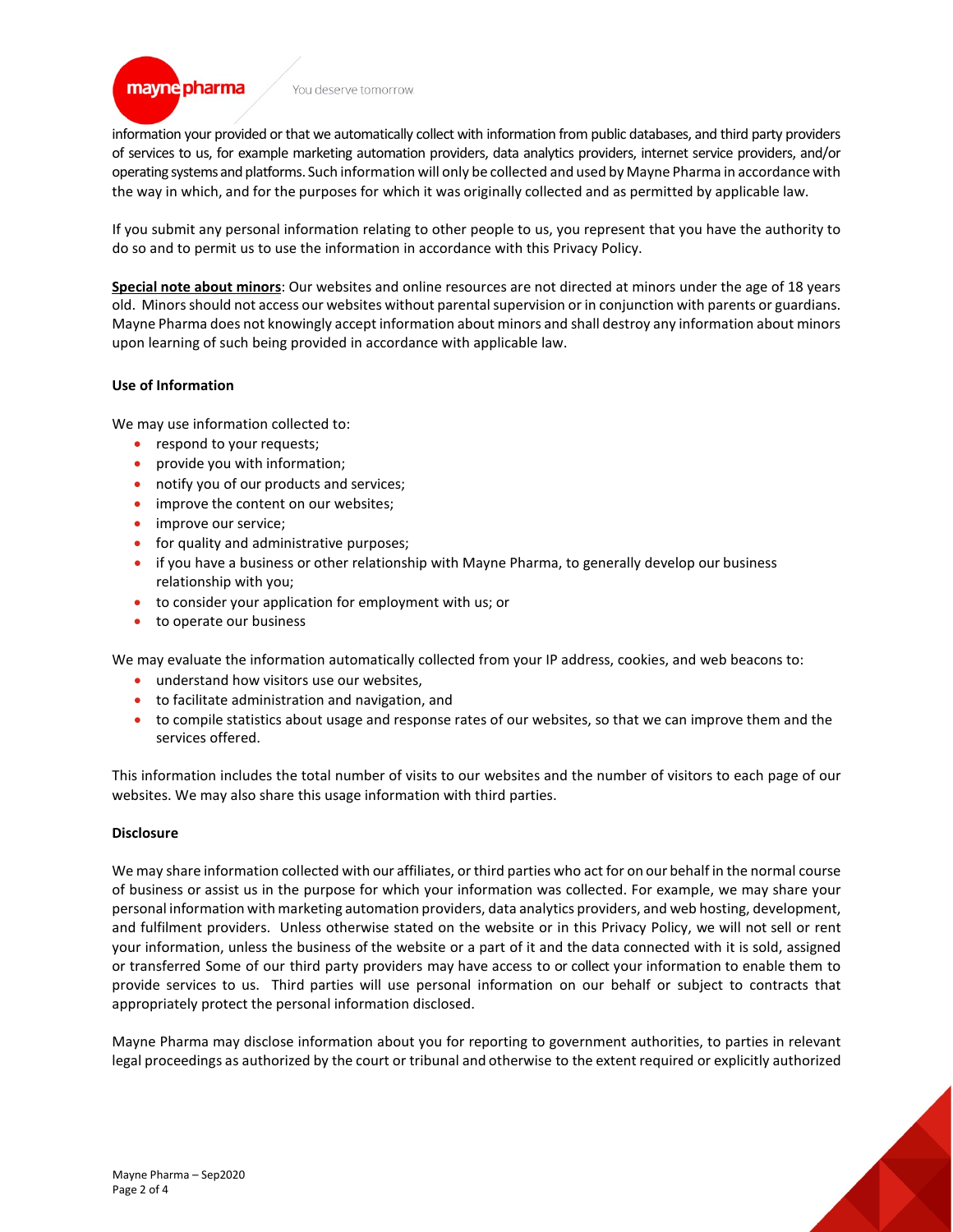You deserve tomorrow.

by applicable law. We may disclose information about you:

- when it may be necessary to identify, contact or bring legal action against someone who may be causing injury to you, Mayne Pharma, other users of the websites, or third parties;
- when we believe the law requires it, or in responding to a demand by law enforcement, or civil or administrative authorities in connection with a pending case or investigation; or
- in connection with a corporate transaction, such as the sale of a product line or business unit, a merger, consolidation, asset sale or in the unlikely event of bankruptcy.

We may transfer, store and process your information in your country of residence or any other country in which we, or our subcontractors or agents maintain facilities. By using our websites, you understand that your information may be processed in countries with lower data protection standards than your country ofresidence.

### For California Residents

mayne pharma

We do not sell your personal information in exchange for monetary compensation. We may allow certain third party providers to collect your personal information in exchange for non-monetary consideration, such as an ability to serve you content and market our services that may be of interest to you. We do not sell any personal information of minors under the age of 16 years old. If you are a California consumer, under the California Consumer Privacy Act (CCPA) you may have certain rights related to the information collected by us. These rights include: access, correction, and removal. In addition, you may be able to opt-out of or object to information being collected. Exercising your rights will not prevent you from using our websites. If you choose to exercise any of your rights in your personal information, you may do so by contacting us as set forth below in the 'Contacting Us' section.

During the past 12 months we may have engaged in automated marketing of our services tailored to your interests, which may be deemed a sale of personal information under the CCPA. We may have sold the following categories of personal information for the purpose of conducting our business or marketing our services to you:

- IP address, cookies, beacons, marketing identifiers, or similar technology
- Information regarding your interaction with websites and applications
- Inferences drawn from any of the information above to create a profile of your interests and preferences related to our services
- Your contact information that you have provided to us
- Professional, employment, and education information
- Characteristics about you such as race, color, national origin, religion, age, sex, gender, gender identity, gender expression, sexual orientation, marital status, medical condition, ancestry, genetic information, disability, citizenship status, and military and veteran status.

### For European Economic Area, United Kingdom and Switzerland Residents

If you are located in the European Economic Area, United Kingdom and Switzerland Residents (EEA), you may have certain rights regarding your personal information under the General Data Protection Regulation (GDPR) or similar legislation. If you choose to exercise any of your rights in your personal information, you may do so by contacting us as set forth below in the 'Contacting Us' section. Please reach out to your local data protection authority (DPA) if you need more information on your rights. Below is a summary of your rights under the GDPR relative to the personal information that we process:

- Right to be informed about how we process your personal information
- Right to access copies of your personal information that we processed
- Right to request rectification
- Right to erasure\*
- Right to restrict our processing\*
- Right to object to our processing\*